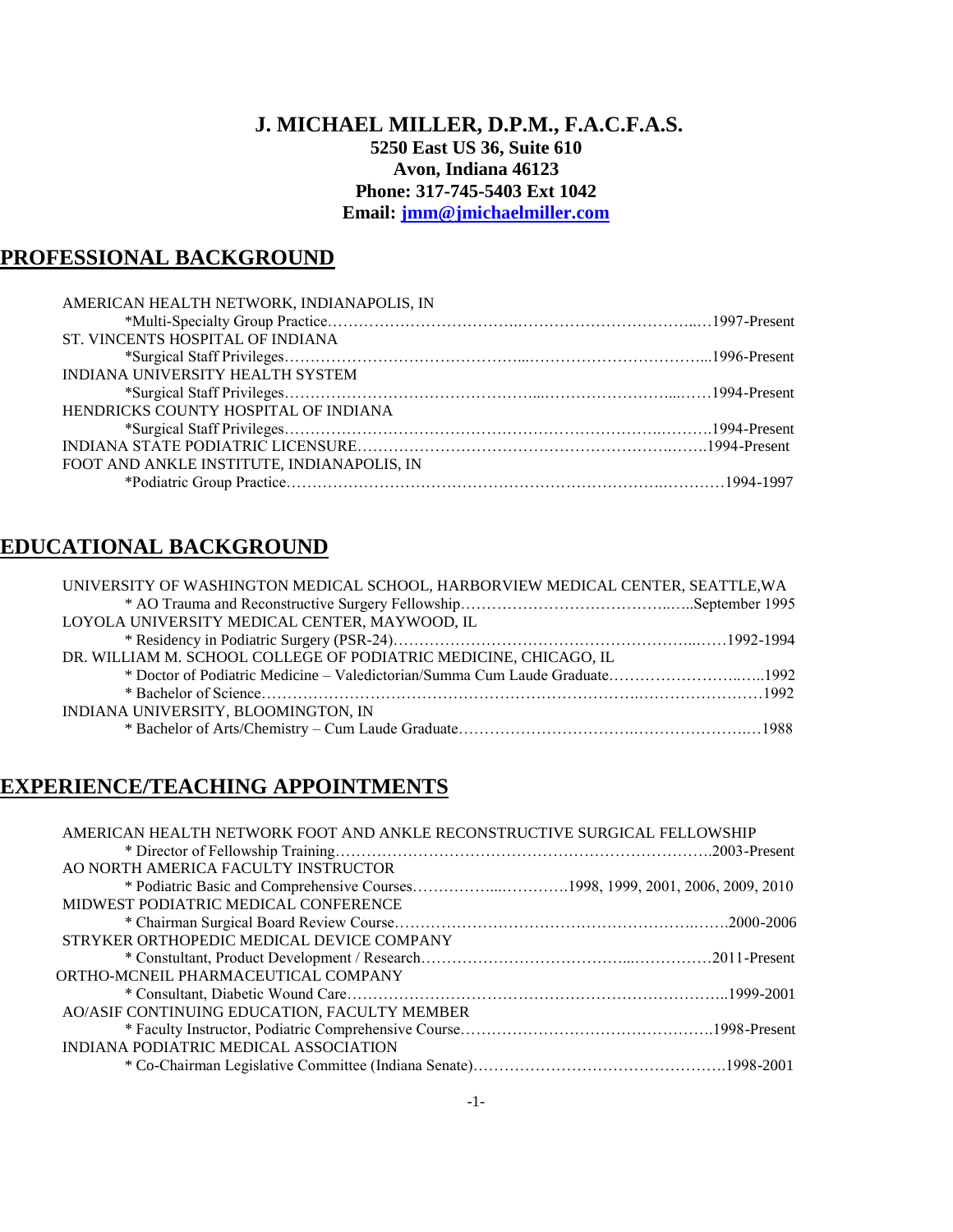# **EXPERIENCE/TEACHING APPOINTMENTS CONTINUED**

| BUTLER UNIVERSITY, INDIANAPOLIS, IN                                             |  |
|---------------------------------------------------------------------------------|--|
| * Adjunct Assistant professor, College of Pharmacy and Health Sciences1996-1997 |  |
| LOYOLA UNIVERSITY MEDICAL CENTER, MAYWOOD, IL                                   |  |
|                                                                                 |  |
|                                                                                 |  |
|                                                                                 |  |
|                                                                                 |  |
| DR. WILLIAM M. SCHOLL COLLEGE OF PODIATRIC MEDICINE, CHICAGO, IL                |  |
| * Tutor for Lower Extremity Anatomy, Gross Anatomy                              |  |
|                                                                                 |  |

# **BOARD CERTIFICATION**

| AMERICAN BOARD OF PODIATRIC SURGERY |  |
|-------------------------------------|--|
|                                     |  |
|                                     |  |

# **HONORS**

| CHAIRMAN, MIDWEST PODIATRIC MEDICAL CONFERENCE      |  |
|-----------------------------------------------------|--|
|                                                     |  |
|                                                     |  |
|                                                     |  |
|                                                     |  |
| AMERICAN COLLEGE OF FOOT AND ANKLE SURGEONS         |  |
|                                                     |  |
| DR. WILLIAM M. SCHOLL COLLEGE OF PODIATRIC MEDICINE |  |
|                                                     |  |
|                                                     |  |
|                                                     |  |
|                                                     |  |
|                                                     |  |
|                                                     |  |
| <b>INDIANA UNIVERSITY</b>                           |  |
|                                                     |  |
|                                                     |  |
|                                                     |  |
|                                                     |  |
|                                                     |  |
|                                                     |  |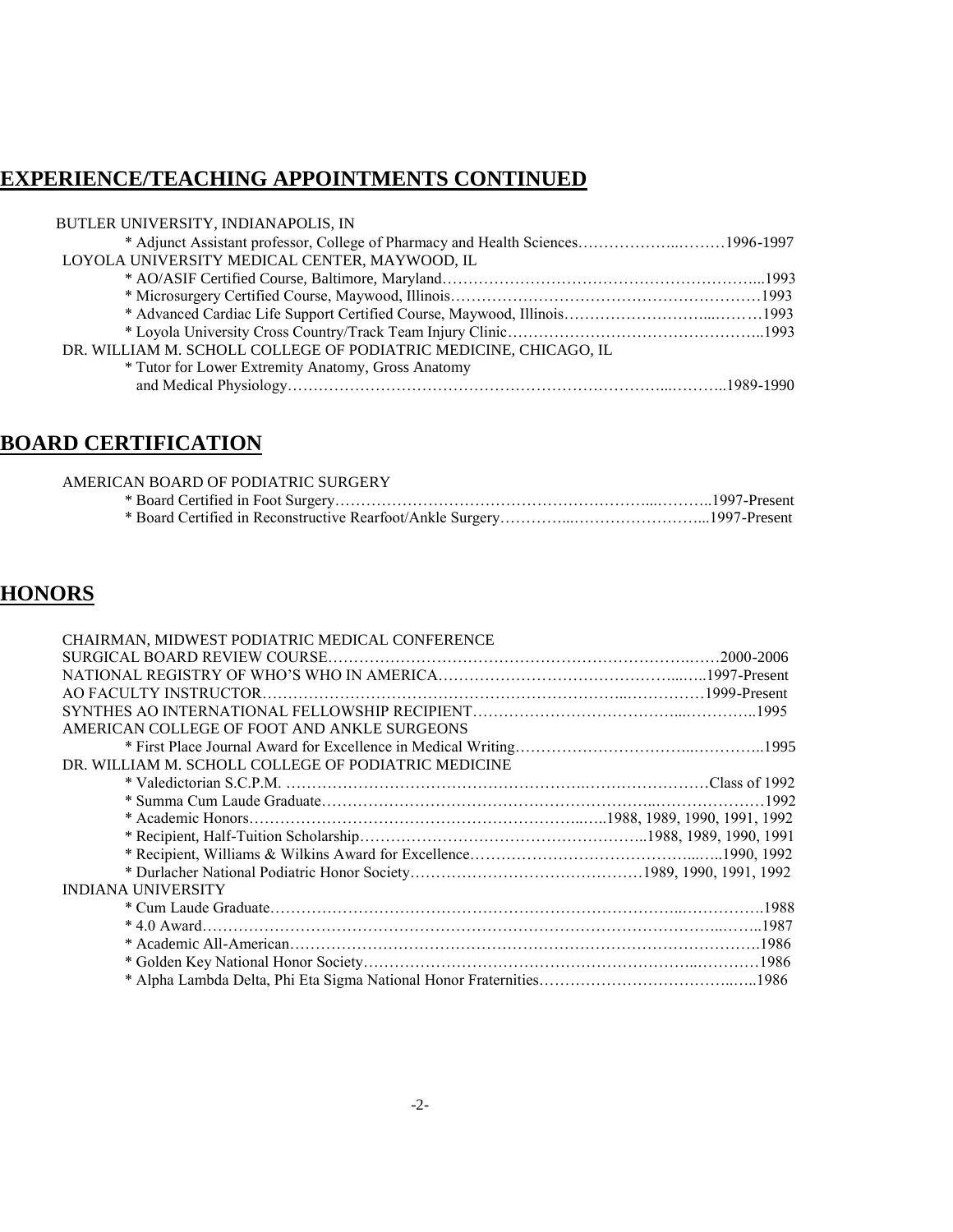## **MEMBERSHIP**

## **PUBLICATIONS**

| * The Journal of Foot and Ankle Surgery "Inverted Z-Scarf Ostoeotmy for Hallux Valgus Deformtiy |
|-------------------------------------------------------------------------------------------------|
| Coreection: Intermediate-Term Results in SS Patients" Vol. 50, No. 1, p. 55-61January 2011      |
| * The Journal of Foot and Ankle Surgery "Chevron Arthrodesis of the Interphalangeal Joint for   |
|                                                                                                 |
| * Podiatry Today "How To Minimize Post Operative Pain After Reconstructive Foot Surgery"        |
|                                                                                                 |
| * Foot and Ankle Quarterly Audio Lecture "Hallux Limitus/Rigidus: Reconstructive Surgery        |
|                                                                                                 |
| * Clinics in Podiatric Medicine and Surgery "Amputation for Infection or Ischemia"              |
|                                                                                                 |
| * The Journal of Foot and Ankle Surgery "The Foot as a Primary Site for Distant Metastatic      |
| November 1994.                                                                                  |
| * The Journal of Foot and Ankle Surgery "The Inverted Z Bunionectomy: Quantitative Analysis     |
| of the Scarf and Inverted Scarf Bunionectomy Osteotomies in Fresh Cadaveric Matched Pair        |
|                                                                                                 |
| * The Contemporary Podiatric Physician "Wound Healing: An Introductory Clinical Approach"       |
|                                                                                                 |
|                                                                                                 |

## **RESEARCH**

#### **HINES VETERANS ADMINISTRATION HOSPITAL BIOMEDICAL RESEARCH FACILITY, HINES, IL**

 "Quantitative Analysis of the Scarf and Inverted Scarf Bunionectomies Comparing Relative Strengths and Failure Areas in Fresh Cadaveric Matched Pair Specimens."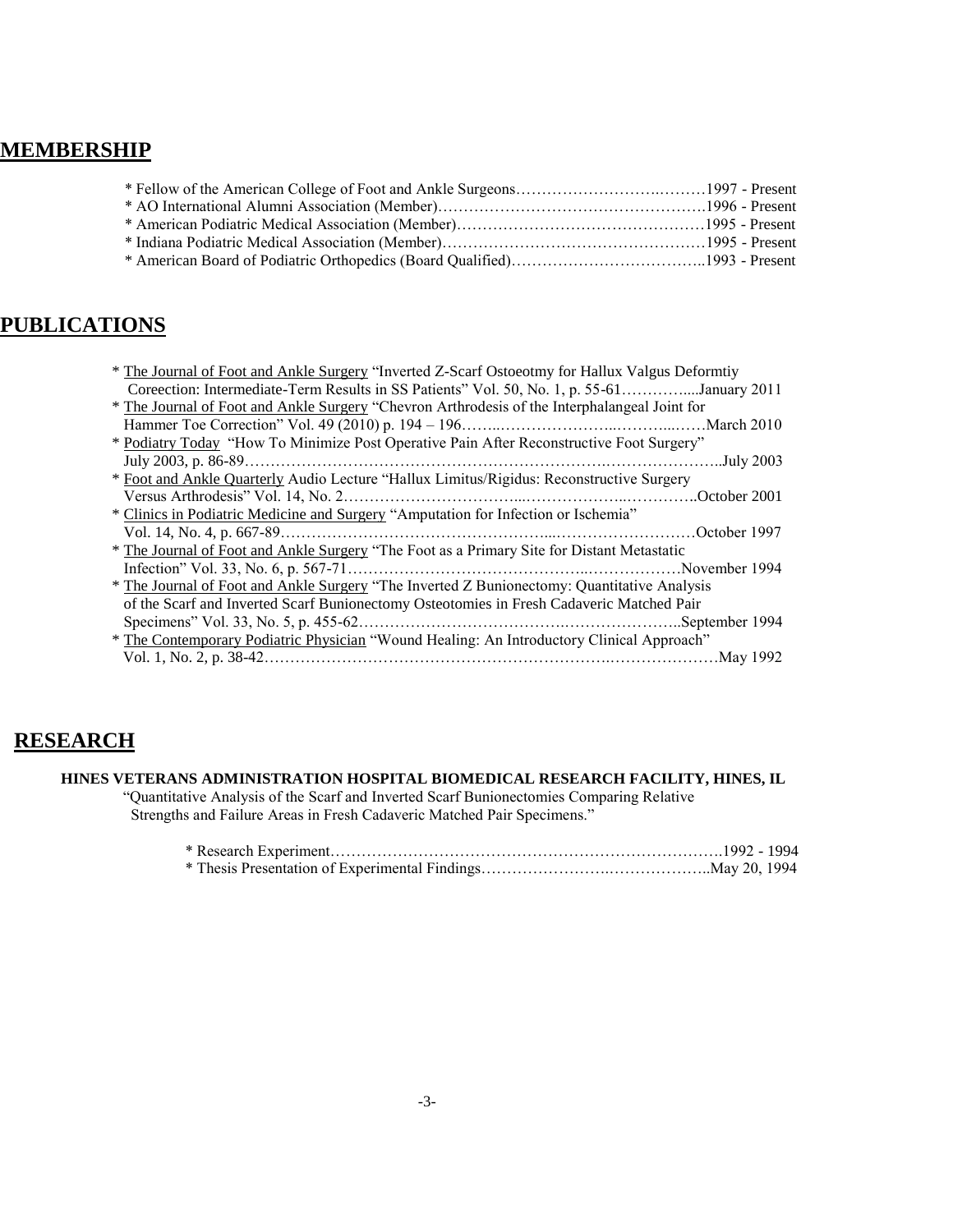# **LECTURE PRESENTATIONS**

| AO/ASIF PODIATRIC COMPREHENSIVE COURSE, HOLLYWOOD, CA                                   |  |
|-----------------------------------------------------------------------------------------|--|
|                                                                                         |  |
| * Implant Materials / Metallurgy for Foot and Ankle SurgeryNovember 7, 2010             |  |
| AO NORTH AMERICA PODIATRIC BASIC COURSE, LA JOLLA, CA                                   |  |
|                                                                                         |  |
|                                                                                         |  |
| AO NORTH AMERICA PODIATRIC BASIC COURSE, ATLANTA, GA                                    |  |
|                                                                                         |  |
|                                                                                         |  |
|                                                                                         |  |
| AO/ASIF PODIATRIC COMPREHENSIVE COURSE, CHICAGO, IL                                     |  |
|                                                                                         |  |
| MIDWEST PODIATRIC MEDICAL CONFERENCE - SURGICAL BOARD REVIEW COURSE, CHICAGO, IL        |  |
|                                                                                         |  |
| MIDWEST PODIATRIC MEDICAL CONFERENCE - SURGICAL BOARD REVIEW COURSE, CHICAGO, IL        |  |
|                                                                                         |  |
|                                                                                         |  |
|                                                                                         |  |
| LOYOLA UNIVERSITY MEDICAL CENTER, MAYWOOD, IL                                           |  |
|                                                                                         |  |
| MISSOURI PODIATRIC MEDICAL ASSOCIATION CONFERENCE, KANSAS CITY, MO                      |  |
|                                                                                         |  |
|                                                                                         |  |
| ROBERT M. PALMER INSTITUE OF BIOMECHANICS, INDIANAPOLIS, IN                             |  |
| * Digital Deformities: Biomechanics of Development and Corrective SurgeryAugust 8, 2004 |  |
| KENTUCKY PODIATRIC MEDICAL ASSOCIATION CONFERENCE, ELIZABETH, IN                        |  |
|                                                                                         |  |
| * Flatfoot Reconstructive Surgery: A Comprehensive Review of Procedural Selection for   |  |
|                                                                                         |  |
| MIDWEST PODIATRIC MEDICAL CONFERENCE - SURGICAL BOARD REVIEW COURSE, CHICAGO, IL        |  |
|                                                                                         |  |
|                                                                                         |  |
| KANSAS PODIARTIC MEDICAL CONFERENCE, WICHITA, KS                                        |  |
|                                                                                         |  |
|                                                                                         |  |
|                                                                                         |  |
|                                                                                         |  |
|                                                                                         |  |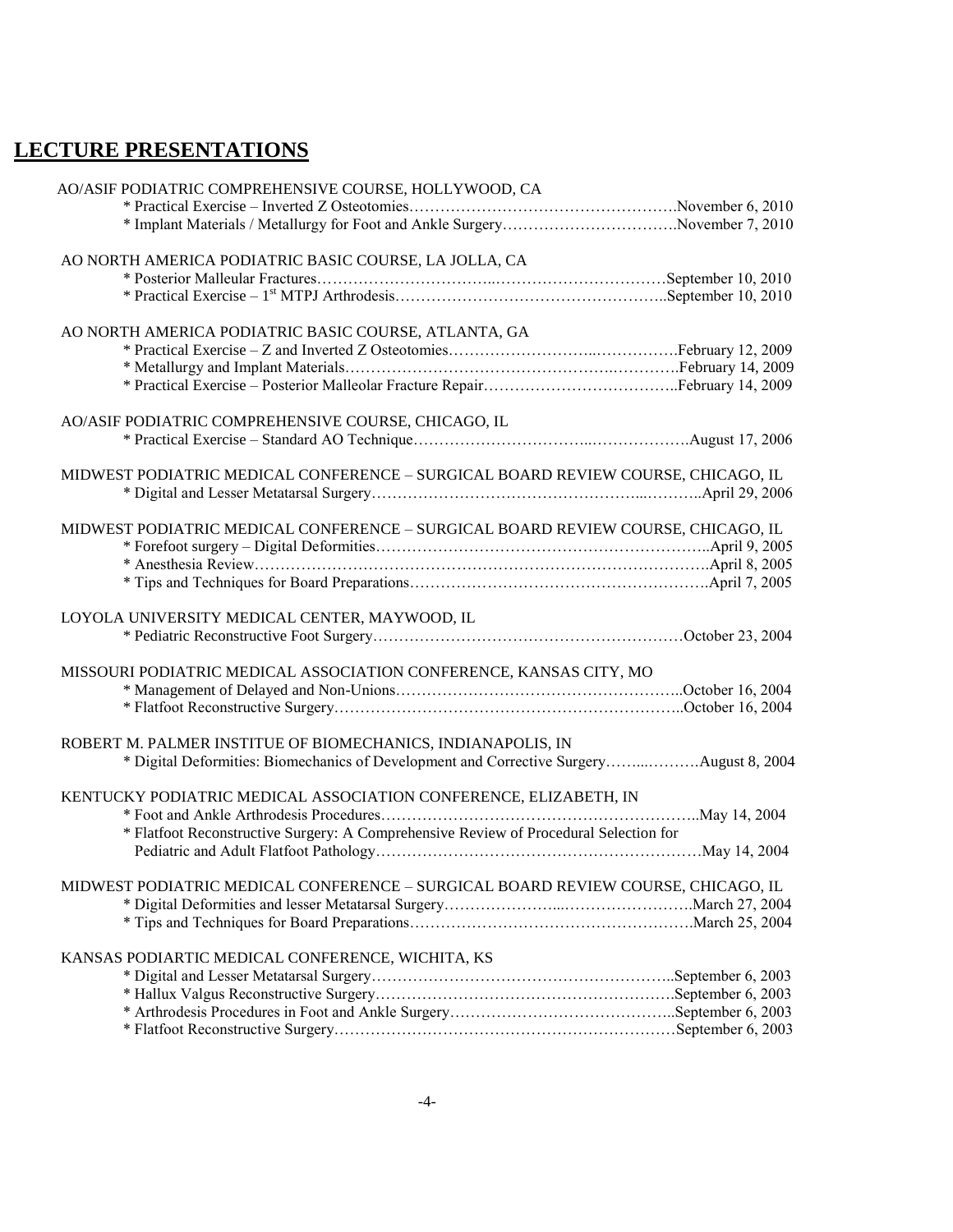# **LECTURE PRESENTATIONS CONTINUED**

| MIDWEST PODIATRIC MEDICAL CONVENTION - SURGICAL BOARD REVIEW COURSE, CHICAGO, IL |  |
|----------------------------------------------------------------------------------|--|
|                                                                                  |  |
|                                                                                  |  |
| WINONA MEMORIAL HOSPITAL, INDIANAPOLIS, IN                                       |  |
|                                                                                  |  |
| AMERICAN COLLEGE OF FOOT AND ANKLE SURGEONS REGIONAL MEETING, CHICAGO, IL        |  |
|                                                                                  |  |
| MIDWEST PODIATRIC MEDICAL CONFERENCE - SURGICAL BOARD REVIEW COURSE, CHICAGO, IL |  |
|                                                                                  |  |
|                                                                                  |  |
| AO/ASIF PODIATRIC COMPREHENSIVE COURSE, TUCSON, AZ                               |  |
|                                                                                  |  |
|                                                                                  |  |
|                                                                                  |  |
|                                                                                  |  |
|                                                                                  |  |
| MIDWEST PODIATRIC MEDICAL CONVENTION - SURGICAL BOARD REVIEW COURSE, CHICAGO, IL |  |
|                                                                                  |  |
|                                                                                  |  |
|                                                                                  |  |
| INDIANA PODIATRIC MEDICAL ASSOCIATION WINTER CONVENTION, INDIANAPOLIS, IN        |  |
|                                                                                  |  |
|                                                                                  |  |
| ST. VINCENT'S HOSPITAL FAMILY PRACTICE PHYSICIANS, INDIANAPOLIS, IN              |  |
|                                                                                  |  |
| ORTHO-MCNEIL PHARMACEUTICAL COMPANY - PHYSICIANS MEETING, CONNERSVILLE, IN       |  |
|                                                                                  |  |
| SEMINAR ON DISORDERS OF THE FOOT, LOYOLA UNIVERSITY MEICAL CENTER, DEPARTMENT OF |  |
| ORTHOPAEDIC SURGERY, 10TH ANNUAL CONFERENCE, KOHLER, WI                          |  |
|                                                                                  |  |
| AO/ASIF PODIATRIC COMPREHENSIVE COURSE, CHARLOTTE, NC                            |  |
|                                                                                  |  |
| * Oblique Fractures and Osteotomies                                              |  |
|                                                                                  |  |
|                                                                                  |  |
|                                                                                  |  |
|                                                                                  |  |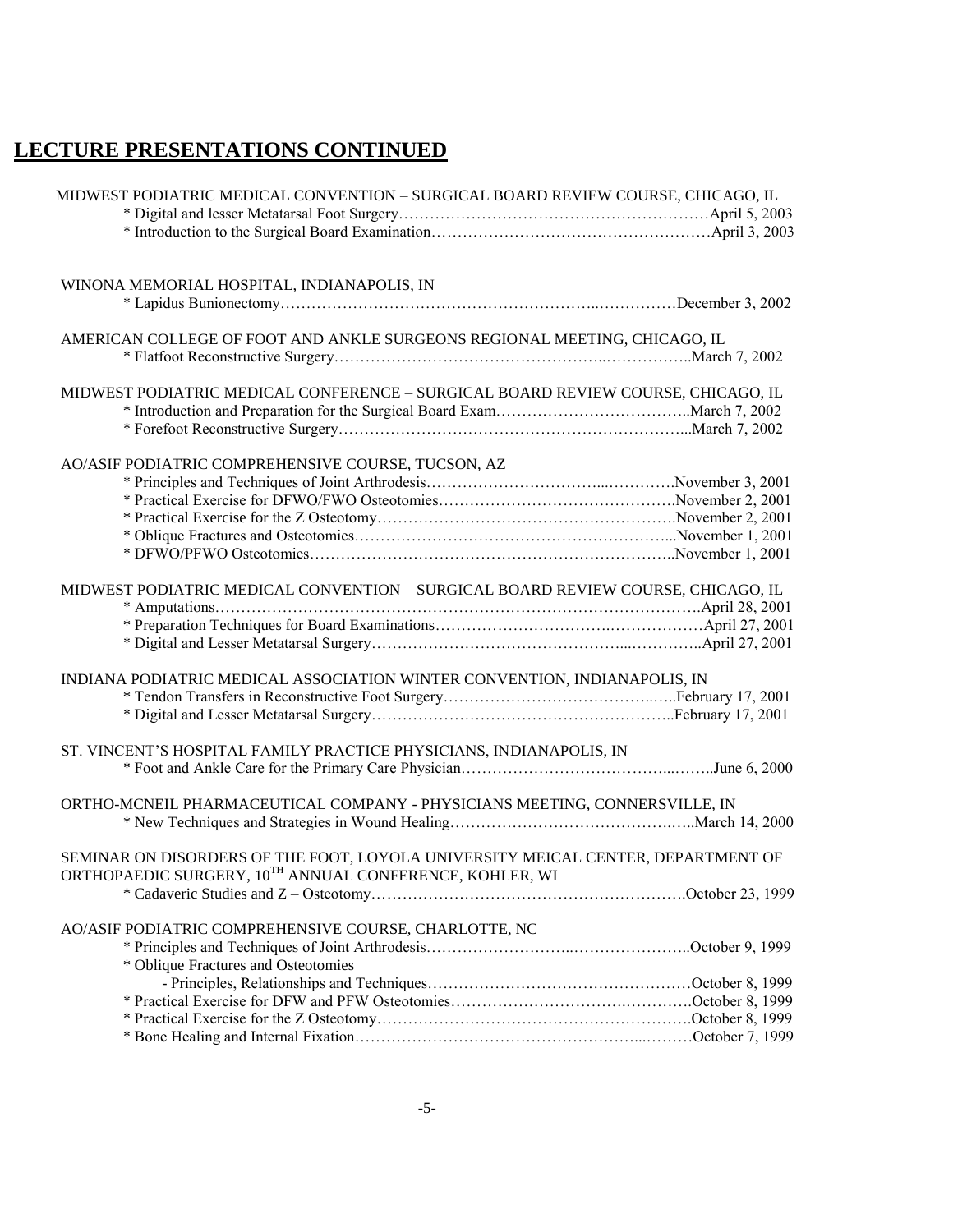# **LECTURE PRESENTATIONS CONTINUED**

| NEBRASKA PODIATRIC MEDICAL ASSOCIATION ANNUAL MEETING, LINCOLN, NE                                                    |  |
|-----------------------------------------------------------------------------------------------------------------------|--|
|                                                                                                                       |  |
|                                                                                                                       |  |
| ORTHO MCNEIL PHARMACEUTICAL COMPANY - HENDRICKS COUNTY PHYSICIANS MEETING,<br><b>INDIANAPOLIS, IN</b>                 |  |
|                                                                                                                       |  |
| HENDRICKS COUNTY HOSPITAL - DIABETES EDUCATION INTRUCTIONAL CLASS, DANVILLE, IN                                       |  |
| MIDWEST PODIATRIC MEDICAL CONVENTION - SURGICAL BOARD REVIEW COURSE INTRUCTOR,<br>CHICAGO, IL                         |  |
|                                                                                                                       |  |
| INDIANA PODIATRIC MEDICAL ASSOCIATION WINTER CONVENTION, INDIANAPOLIS, IN                                             |  |
| ST. VINCENT HOSPITAL FAMILY PRACTICE PHYSICIANS, INDIANAPOLIS, IN                                                     |  |
| METHODIST HOSPITAL INTERNAL MEDICINE DEPARTMENT, INDIANAPOLIS, IN                                                     |  |
| AO/ASIF PODIATRIC COMPREHENSIVE COURSE, COLORADO SPRINGS, CO                                                          |  |
| INDIANA SKIN CARE CONSORTIUM, ST. VINCENT'S HOSPITAL, INDIANAPOLIS, IN                                                |  |
| AMERICAN ACADAMY OF FAMILY PRACTICE 50 <sup>TH</sup> ANNUAL CONVENTION, SAN FANCISCO, CA                              |  |
| METHODIST HOSPITAL / INDIANA UNIVERSITY FAMILY PRACTICE GRAND ROUNDS, INDIANAPOLIS, IN                                |  |
| MIDWEST PODIATRIC MEDICAL CONVENTION - SURGICAL BOARD REVIEW COURSE INSTRUCTOR,<br>CHICAGO, IL                        |  |
|                                                                                                                       |  |
| SEMINAR ON DISORDERS OF THE FOOT, LOYOLA UNIVERSITY MEDICAL CENTER, DEPARTMENT OF<br>ORTHOPAEDIC SURGERY, MAYWOOD, IL |  |
|                                                                                                                       |  |
| INDIANA PODIATRIC MEDICAL ASSOCIATION 72 <sup>ND</sup> ANNUAL CONVENTION, INDIANAPOLIS, IN                            |  |
|                                                                                                                       |  |
|                                                                                                                       |  |
|                                                                                                                       |  |